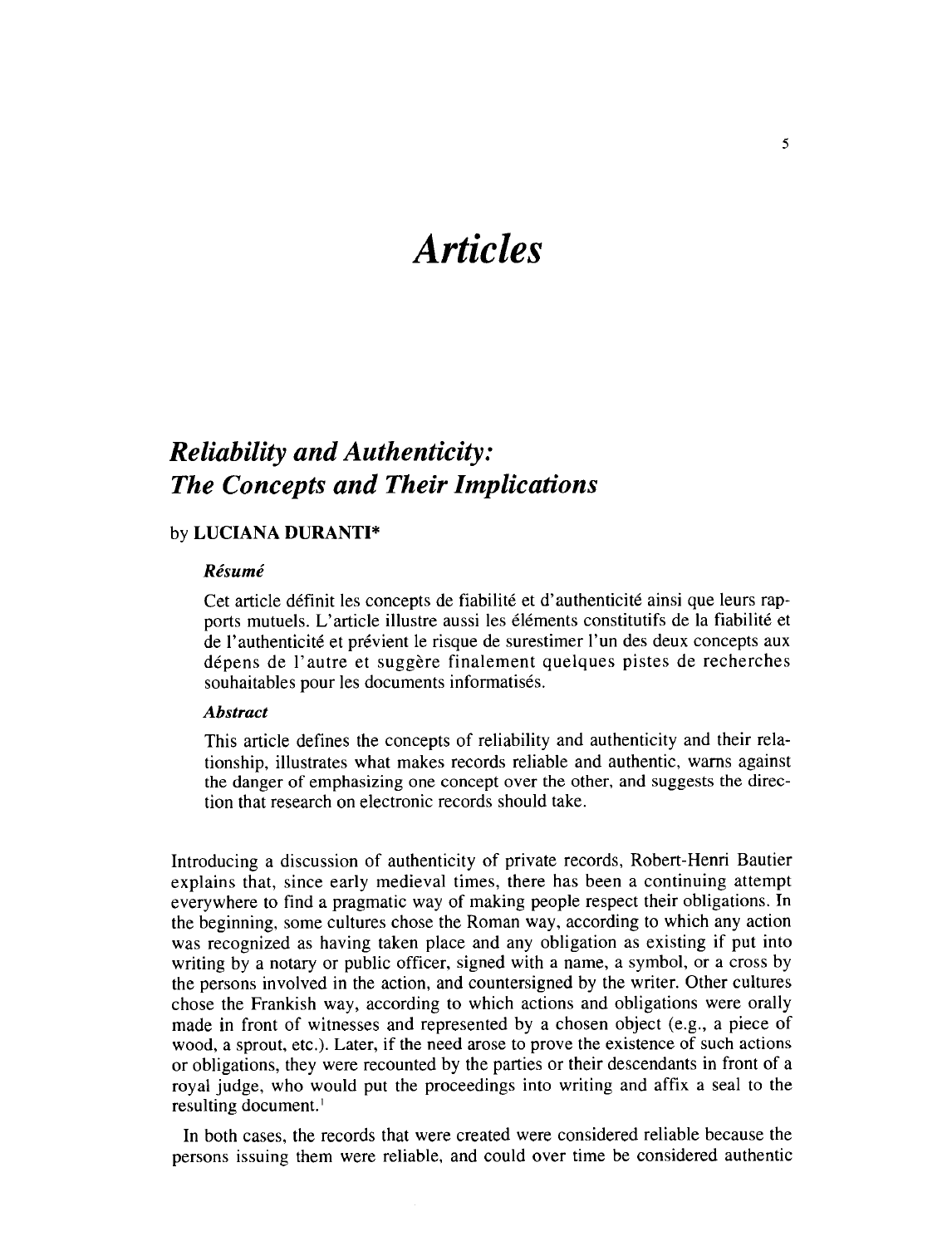## 6 ARCHIVARIA 39

because of the inclusion in them of elements difficult to tamper with, such as seals and special signs. In both cases, affixing personal seals to the records and preserving them in a secure place would not alone have been sufficient to ensure that the actions and obligations to which the records relate would have been considered valid in the future. Such measures would have guaranteed to posterity the authenticity of the records, but not their reliability. Reliability refers to the authority and trustworthiness of the records as evidence, the ability to stand for the facts they are about. To make this point clear, it is essential to examine the concepts of reliability and authenticity in some depth.

We consider a record to be a document made or received in the course of activity. As it takes part in some action, it is seen as evidence of it, that is, as its mirror and proof. The value of such evidence, in terms of validity and weight, depends on the RELIABILITY of the record. A record is considered reliable when it can be treated as a fact in itself, that is, as the entity of which it is evidence. For example, a reliable certificate of citizenship can be treated as the fact that the person in question is a citizen.

Reliability is provided to a record by its form and procedure of creation. The *form*  of a record is the whole of its characteristics that can be separated from the determination of the subjects, persons, or places the record is about. A record is regarded as reliable when its form is complete, that is, when it possesses all the elements that are required by the socio-juridical system in which the record is created for it to be able to generate consequences recognized by the system itself.

The two most commonly required elements of form are the date and the sub- or super-scription. The date has the function of capturing the relationship between the person making the record and the information-or the action, if you will-contained in it, while the sub- or super-scription, which usually takes the form of a signature, assigns responsibility to that person for the content of the record. Both elements are meant to objectify the record so that it can be treated by any user as a surrogate of the action he or she observed or participated in.

The *procedure of creation* of a record is the body of rules according to which acts or portions of them are recorded. Some of these rules refer to records-makers, by establishing who is competent for signing what records, by giving responsibility to different persons for recording the same facts, or by requiring that the same fact or part of it be reported at the same time to different addressees. Other rules refer to the routing of the records, their handling in the course of their compilation and completion, and their filing, as this operation determines the record's documentary context. The more rigorous and detailed the rules, the more established the routine, the more reliable the records resulting from their application will be.

Degree of completeness and degree of control of the procedure of creation are the only two factors that determine the reliability of records. Reliability does not in any way depend on the status of transmission of the records. The status of transmission refers to a record's phase of development, that is, to whether it is a draft, an original, or a copy. One might object that it is commonly accepted that an original is more reliable than a copy. True. However, the reasons why this is so are that 1) an original has the maximum degree of completeness required for the specific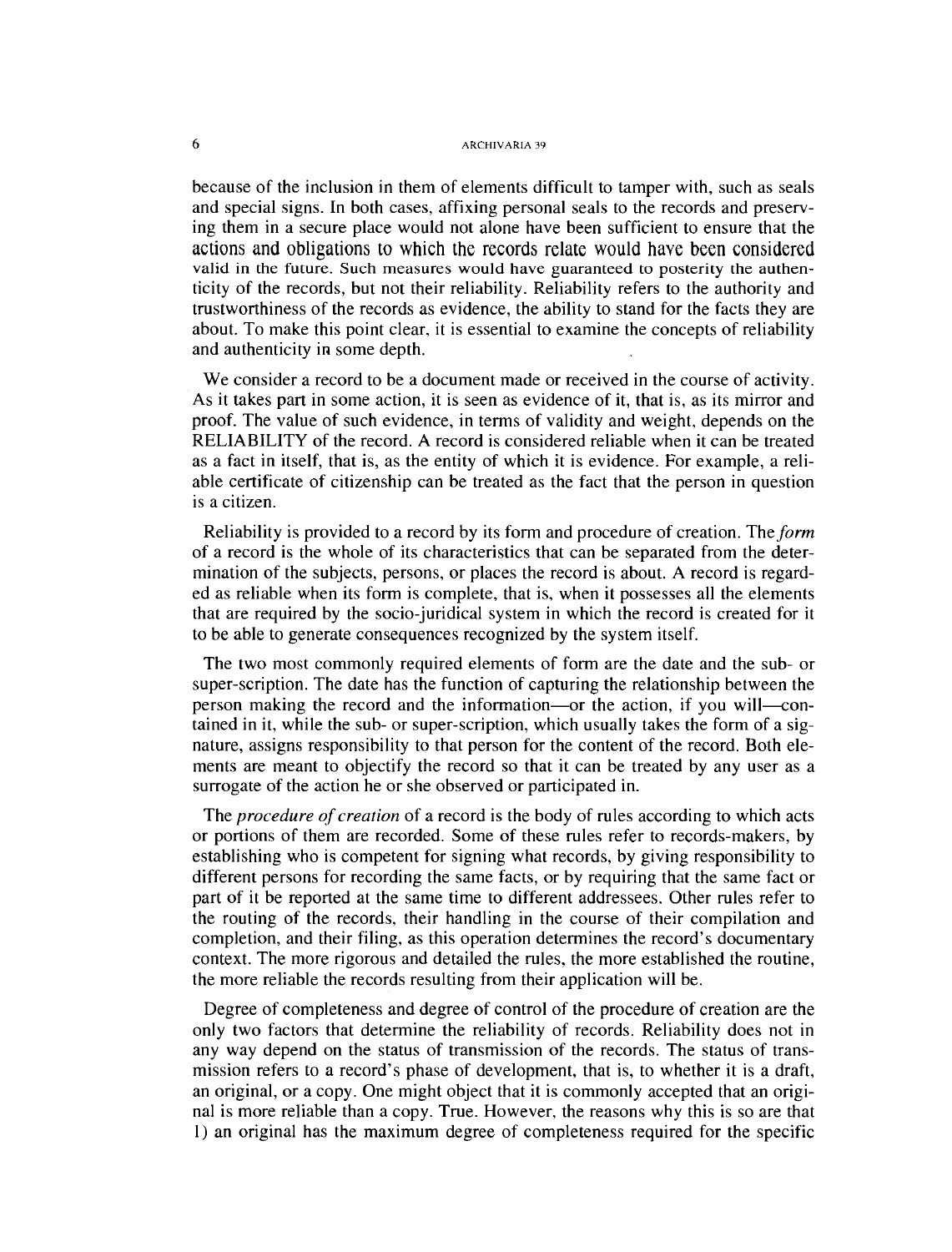type of record and 2) it is subject to the highest degree of control in the procedure of creation. In fact, some originals are more reliable than other originals. While each and every original, to be considered such, must have the three characteristics of *primitiveness, completeness, and effectiveness-that* is, must be the first complete document capable of producing consequences-some originals are considered complete on the basis of fewer components than others, and are produced according to simpler procedures than others.<sup>2</sup> Compare a memo sent by a manager to an employee with a notarial affidavit! Or compare that same memo, personally signed by the manager and routed by the records office, with one sent directly by the manager to the employee's E-Mail address, without any specific control measure taken, such as the copying of the memo to the records office's electronic files or the request for aknowledgement of receipt to both the sender and the records office. The two memos are both original, but they have a different degree of reliability, as the information in the former may be safely taken as a fact and acted upon, while that in the latter should be verified. As a consequence, the two memos are assigned different weight in legal proceedings.

Draft documents are sketches or outlines of records, made for purposes of correction, and provisional in nature. Thus, a draft is incomplete by definition. Moreover, a draft is not generated by a *procedure* of creation but by a record-making *process,*  that is, by a series of non-regulated motions aimed towards the accomplishment of one step of a procedure. Some drafts, however, such as those of some official records, present a high degree of completion, particularly if preceded by other drafts of the same record, dated and initialized, and subject to a routine of approvals. These drafts are often as reliable as the corresponding originals.

A copy is a transcript or reproduction of an original; thus, no record copy can exist if an original has not been issued in the first place. With copies as with originals and drafts, reliability depends on completeness and procedure of creation. A mere transcription of the content of the original without regard for its form and without the dating and attestation by the copying person—that is, *a simple copy* is highly unreliable, while copies made directly from the original and signed by the author of the original are as reliable as the original (they are called "exemplifications" in England, but can simply be defined as *copies in the form of original*). Sometimes, a copy is more reliable than the corresponding original. For example, in Roman municipalities, written agreements between private persons were transcribed in public registers by the municipal officials; this public procedure gave the copies so created, called *"gesta municipalia,"* a high degree of reliability.' In between the simple copy and the *gesta municipalia* there are many different types of copies having varying degrees of reliability. Among these, there is the "authentic copy." Here we are introducing a new term, "authentic," which derives its meaning from a concept quite different from that of reliability, the concept of AUTHENTICITY.

As already observed, a record is reliable when it can be treated as the fact of which it is evidence. By contrast, a record is authentic when it is the document that it claims to be. Proving a record's authenticity does not make it more reliable than it was when created. It only warrants that the record does not result from any manipulation, substitution, or falsification occurring after the completion of its pro-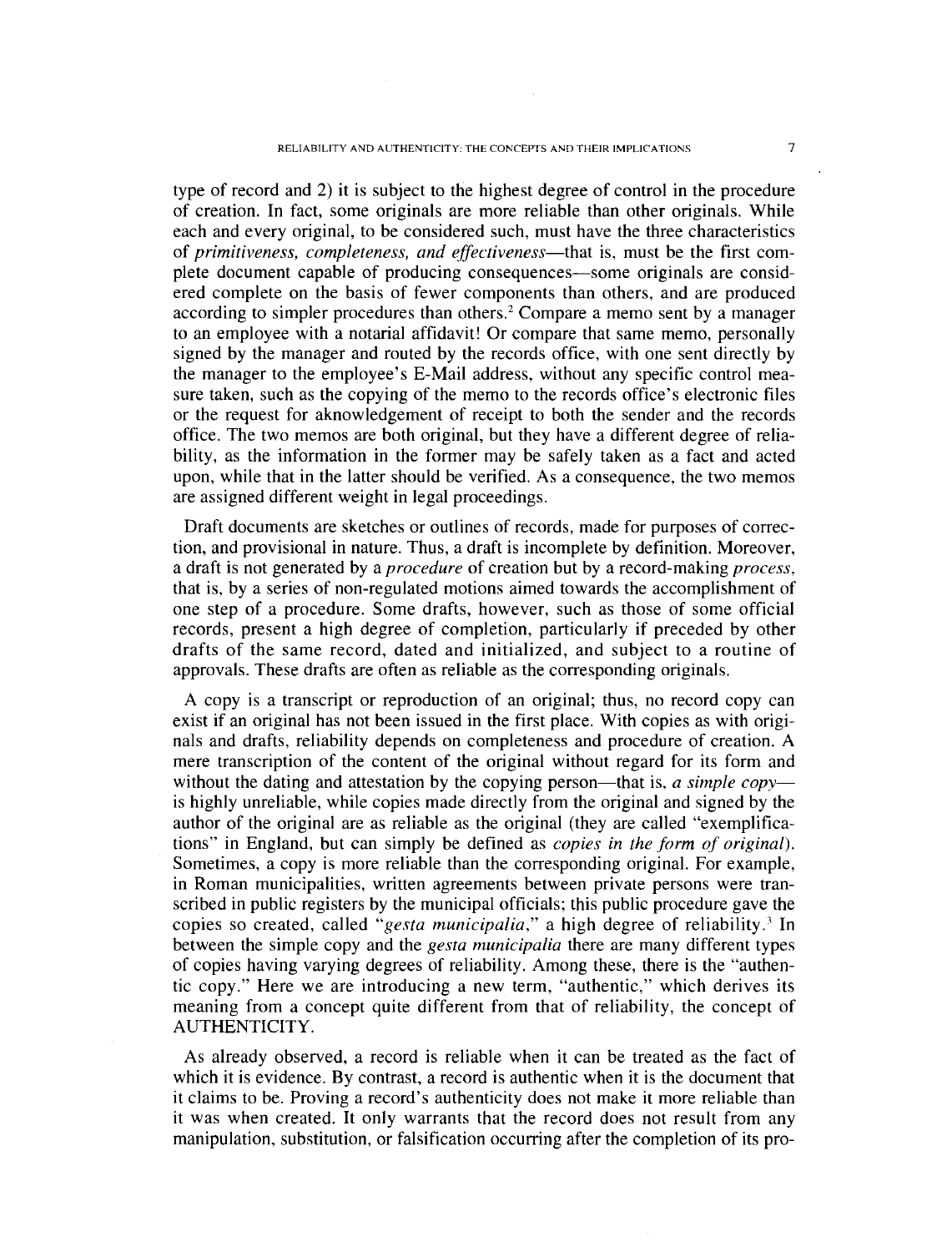# **8 ARCHIVARIA 39**

cedure of creation, and that it is therefore what it purports to be. Thus, the authentication of the reproduction of a record, made by an official authorized to execute this function, provides such copy with the same force of the document it transcribes or reproduces, be it a draft, an original, or another copy, but also with its same degree of reliability. If the reproduced document could not be treated as a fact when created and in its original status, the authentication of its copy does not confer it this capability. By the same token, an original document declared authentic by a witness, or demonstrated so by the security of its transmission and by controlled record-keeping procedures, remains as reliable as it was when compiled. For example, an electronic message whose formal components are not predetermined, and whose creation is not procedurally controlled does not become reliable when electronically sealed or time stamped: it can be called an authentic record but cannot be treated as the fact it stands for, and therefore cannot be presumed *genuine.* 

Genuineness is the closest concept to truthfulness. It is generally accepted by all literate civilizations that documents that are trustworthy (that is, *reliable)* because of their completeness and controlled procedure of creation, and which are guaranteed to be intact and what they purport to be (that is, *authentic)* by controlled procedures of transmission and preservation, can be *presumed* to be truthful (that is, *genuine)* as to their content. Thus, to those who make and preserve records, the two key concepts remain reliability and authenticity, as genuineness is embedded in them.

As mentioned earlier, the two concepts of reliability and authenticity must be kept intellectually separate. It cannot be denied, however, that some of the documentary components required for the completeness of the record and meant to support its reliability can constitute the basis for a *presumption* of authenticity, simply because of the difficulty of manipulating or forging them. These components are the attestation of the author, countersigner, and/or witnesses, as well as seals, special signs, and stamps affixed by delegates of the public authority. Certainly, in the mind of those who over time have defined the various documentary forms by determining the typical components of each one, the purpose of ensuring the reliability of the records has often been accompanied by a preoccupation with the ability of the user to ascertain their authenticity. As a consequence, these records officers or bureaucrats have devised—and required for the completeness of the records--documentary elements whose function is primarily to allow future users to verify the authenticity of the records.

This same process is taking place now with electronic records. We will encounter serious problems, however, if we allow our preoccupation with authenticity to overwhelm our concern with reliability. Authentic, unreliable records are of no use to present and future users, and this means that the primary thing we need to guarantee is the reliability of the records. In fact, the users of the records wish to establish the facts of the matter the records are about without participating in the facts themselves.<sup>4</sup> Therefore, it is not sufficient for them to know that a record is the same that was placed in the file by the creator of the file itself, and that it has been preserved in its integrity. Neither is it sufficient to know that a record is the same as the one that was transmitted to its addressee, and has not been manipulated or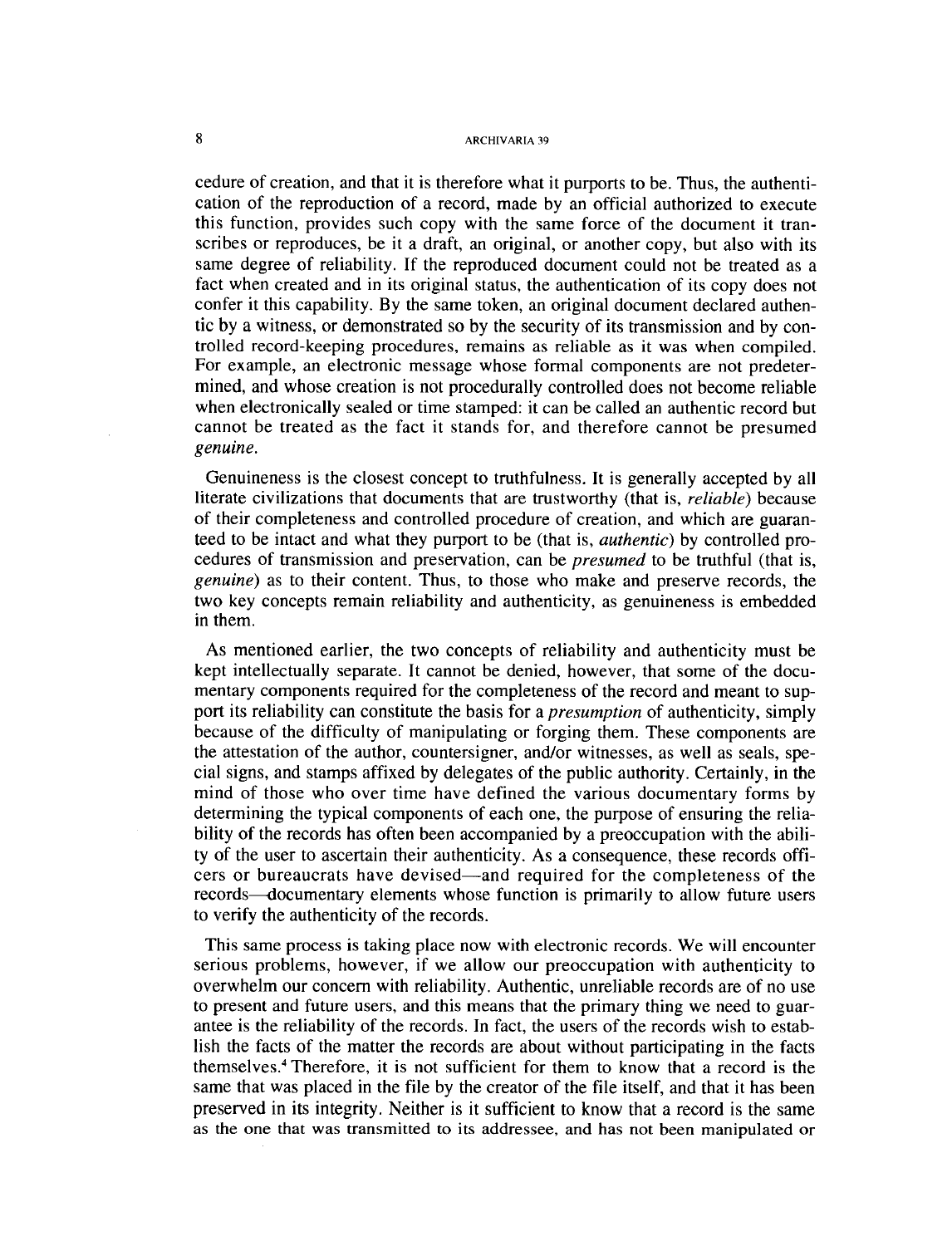substituted in the course of the transmission. Users need to know that the record was made under controlled circumstances as part of the regular workflow, that it was made within a reasonable time after the occurrence of the facts it is about, and that it was generated by somebody who was competent to make that specific record, with either the duty or the direct interest to make it accurate.

What does all the above imply for electronic records? They exist in all three states of transmission: as drafts, originals, and copies.<sup>5</sup> So far, the main preoccupation of both creators and users of these records has been to preserve their integrity, that is, to ensure the authenticity of the records as they pass through various transmissions over time. To this end, most records creators have focused on records communication and records-keeping rather than on records-making, and many have adopted security measures, such as electronic seals and digital time stamping.<sup>6</sup> However, the easiness of electronic records creation and the level of autonomy that it has provided to records creators, coupled with an exhilarating sense of freedom from the chains of bureaucratic structures, procedures, and forms, have produced the sloppiest records creation ever in the history of record making. Too many persons and too many records forms generated in too many different contexts participate in the same transaction; too much information is recorded; too many duplicates are preserved; and too many different technologies are used. In other words; electronic records, as presently generated, might be authentic, but they are certainly not reliable.

Thus, instead of concentrating on ensuring the integrity of unreliable records, we should be concerned with ensuring the creation of reliable records. How can this be done? By establishing the most appropriate record forms for each type of action and defining its elements, by determining step-by-step controlled records creation procedures, and by assigning responsibilities for the creation of each record. Ultimately, the goal is to have restructured business procedures in which the record making and keeping function is a highly regulated and integral part of the usual and ordinary conduct of affairs. This will not be an easy undertaking. The record culture for too long entrusted to records officers has to be relearned by those who carry out the actions through the records (managers and employees alike); the public has to be educated in the use and scrutiny of a different-looking record; and the persons who are in charge of developing the new systems have to rediscover the meaning of abstract concepts such as accountability and record, and of course reliability and authenticity. To understand what has to be done, however, is the most important step towards accomplishing it!

#### **Notes**

- This article derives from a paper presented at the Society of American Archivists' 58th annual meeting held in Indianapolis, Indiana on 7-1 1 September 1994, in the context of a session on the legal value of electronic records. It represents an initial effort to clarify two of the fundamental concepts on which the author and her co-investigator Terry Eastwood wish to base a three-year research project, funded by the Social Sciences and Humanities Research Council of Canada, on the preservation of the integrity of electronic records.
- 1 Robert-Henri Bautier, "L'authentification des actes privés dans la France médiévale," in Robert-Henri Bautier, *Chartes, Sceaux et Chancelleries. Etudes de Diplornatique et de Sigillographie Médiévales* 1 (Paris, 1990), pp. 269-278.